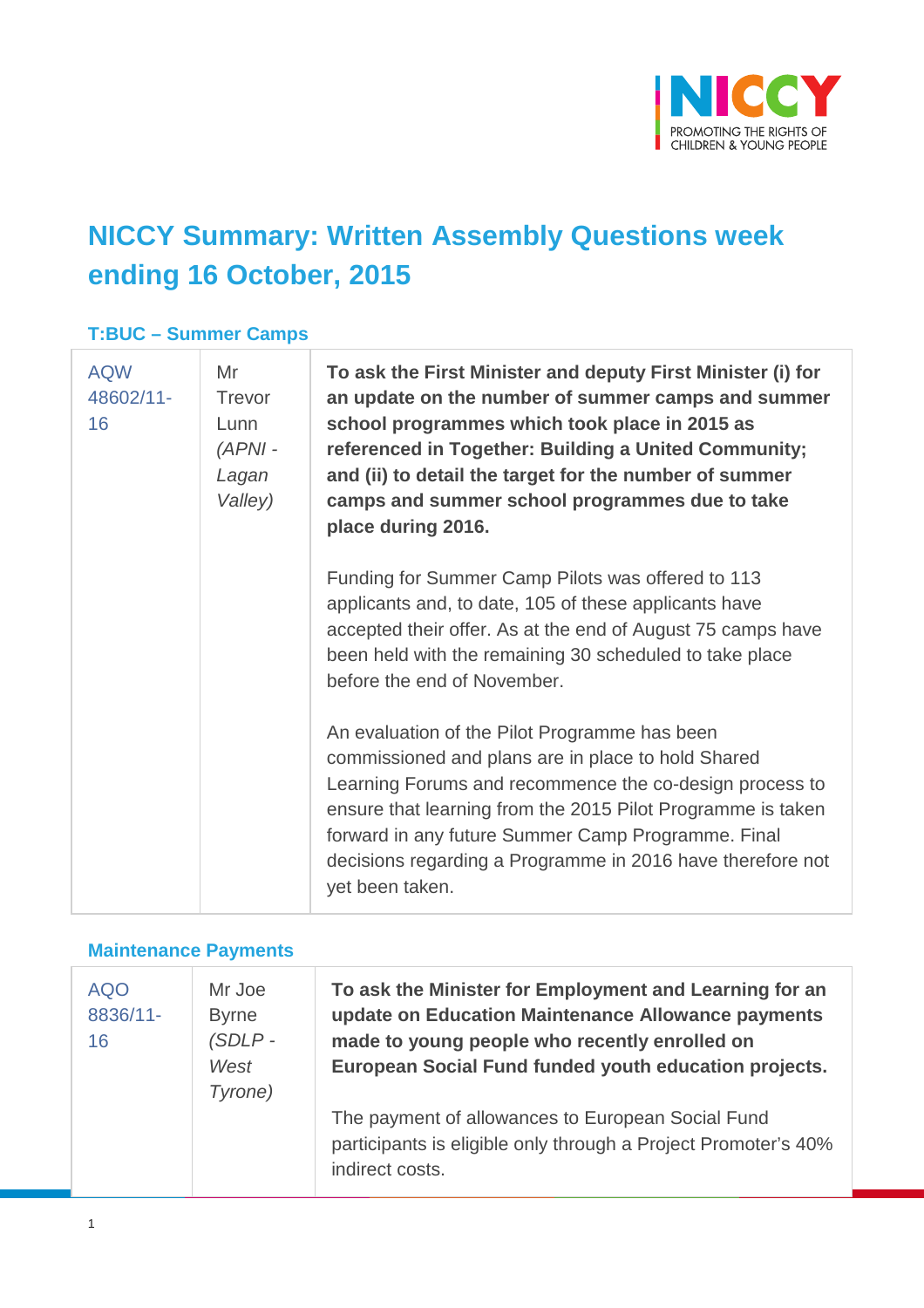

| No other separate sources of Departmental funding are<br>available to cover allowances, such as the Educational<br>Maintenance Allowance.                                                                        |
|------------------------------------------------------------------------------------------------------------------------------------------------------------------------------------------------------------------|
| Due to severe budget restraints in my Department, I am<br>regrettably unable to provide any financial resource for the<br>payment of Educational Maintenance Allowances within<br>European Social Fund projects. |
| I will, however, continue to keep this matter under review<br>should available financial resources become available.                                                                                             |

#### **United Youth**

| <b>AQO</b><br>Ms<br>8827/11-<br>Caitríona<br>16<br>Ruane<br>$(SF -$<br>South<br>Down) |                                                                                                                                                                     | To ask the Minister for Employment and Learning to<br>outline the 13 United Youth Programme pilots.                                                                                                                                                                                                                                                                                                                                                          |
|---------------------------------------------------------------------------------------|---------------------------------------------------------------------------------------------------------------------------------------------------------------------|--------------------------------------------------------------------------------------------------------------------------------------------------------------------------------------------------------------------------------------------------------------------------------------------------------------------------------------------------------------------------------------------------------------------------------------------------------------|
|                                                                                       |                                                                                                                                                                     | United Youth is a transformational good relations programme<br>that aims to provide flexible, high-quality, young-person-<br>centred opportunities for 16-24 year olds who are not in<br>education, employment or training. There are four key<br>outcome areas, in the form of capabilities the young people<br>should be supported to develop via engagement with United<br>Youth: personal development, good relations, citizenship and<br>employability. |
|                                                                                       | There are 13 United Youth pilots being delivered by 12 lead<br>organisations along with 17 partner organisations. The full list<br>is available on the DEL website. |                                                                                                                                                                                                                                                                                                                                                                                                                                                              |
|                                                                                       |                                                                                                                                                                     | There is a good spread of pilots across Northern Ireland,<br>including coverage in both urban and rural areas, providing<br>up to 360 places for young people to participate in a range of<br>activities between August 2015 and March 2016.                                                                                                                                                                                                                 |
|                                                                                       |                                                                                                                                                                     | Each pilot represents a different approach to tackling the four<br>outcome areas. The purpose of the pilot phase is to test the                                                                                                                                                                                                                                                                                                                              |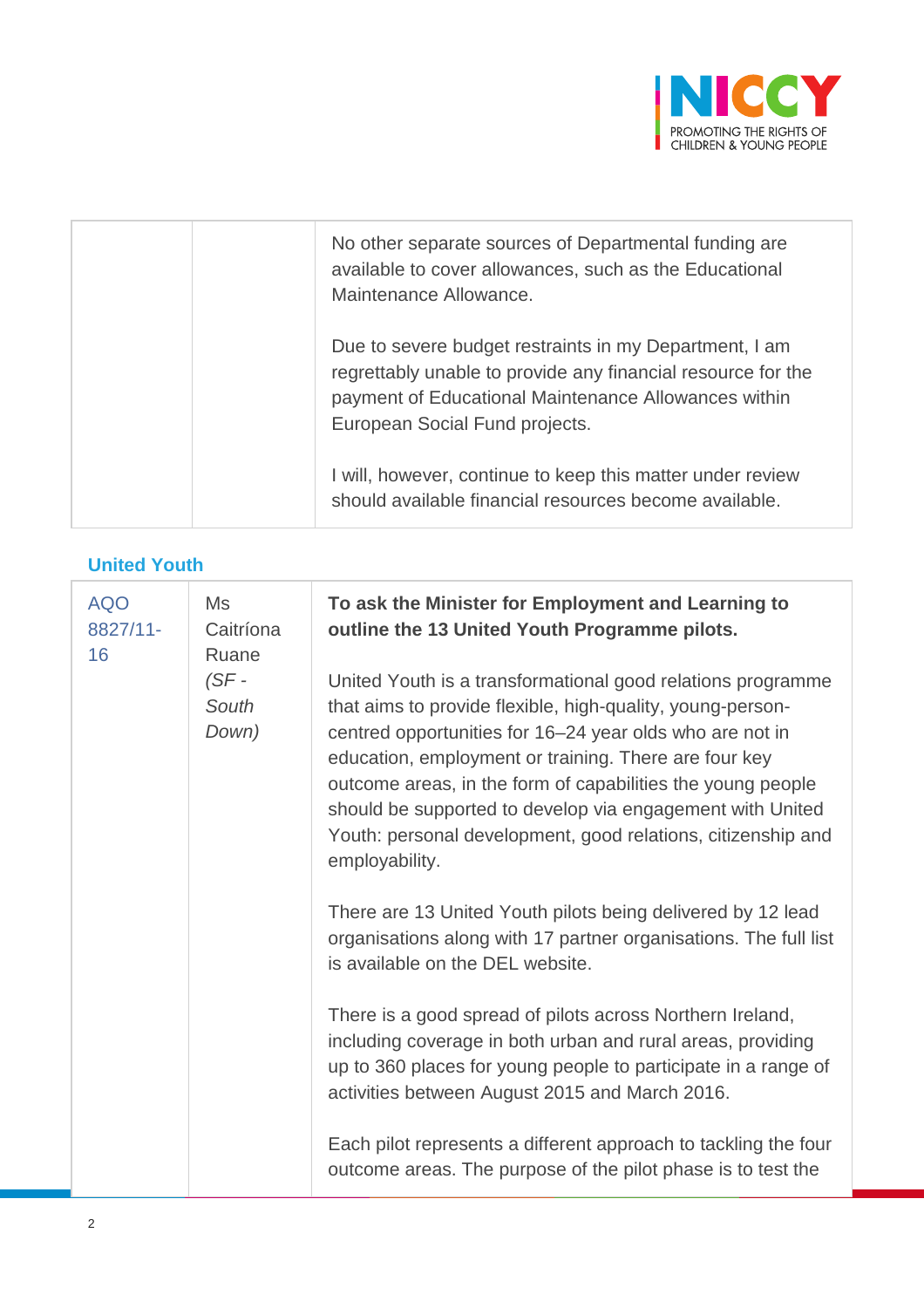

|  | different approaches, as well as the suitability of the<br>outcomes themselves, with a view to developing a service<br>design framework for the United Youth Programme post<br>2015/16. |
|--|-----------------------------------------------------------------------------------------------------------------------------------------------------------------------------------------|
|  |                                                                                                                                                                                         |

# **European Social Fund Opportunities**

| <b>AQW</b><br>49275/11-<br>16 | Ms Claire<br>Sugden<br>(IND - East<br>Londonderry) | To ask the Minister for Employment and Learning to<br>detail the opportunities available under the<br>European Social Fund for young people who are not<br>in education, employment or training to achieve<br>GCSE, or equivalent, qualifications.                                                                                                                                                                                                                                               |
|-------------------------------|----------------------------------------------------|--------------------------------------------------------------------------------------------------------------------------------------------------------------------------------------------------------------------------------------------------------------------------------------------------------------------------------------------------------------------------------------------------------------------------------------------------------------------------------------------------|
|                               |                                                    | The European Social Fund (ESF) 2014-2020<br>programme objectives are to combat poverty; enhance<br>social inclusion by reducing economic inactivity; and<br>increase the skills base of those currently in work and<br>future potential participants in the workforce.                                                                                                                                                                                                                           |
|                               |                                                    | The Programme is designed to reach those people<br>furthest from the labour market, at risk of social<br>exclusion, and young people from marginalised<br>communities who require additional support. The<br>Programme provides participants with a range of<br>support including training, mentoring and pre-<br>employment activities.                                                                                                                                                         |
|                               |                                                    | Decisions regarding the level of qualifications to be<br>supported under ESF-funded projects were informed by<br>a range of connected Departmental policy reviews,<br>including the review of Youth Training.<br>Progression is a key component of the 2014-2020 ESF<br>Programme. It is for this reason, that I took the decision<br>to support provision up to Level 1 under the<br>Programme. This means that individuals are enabled<br>and encouraged to progress to Level 2 qualifications |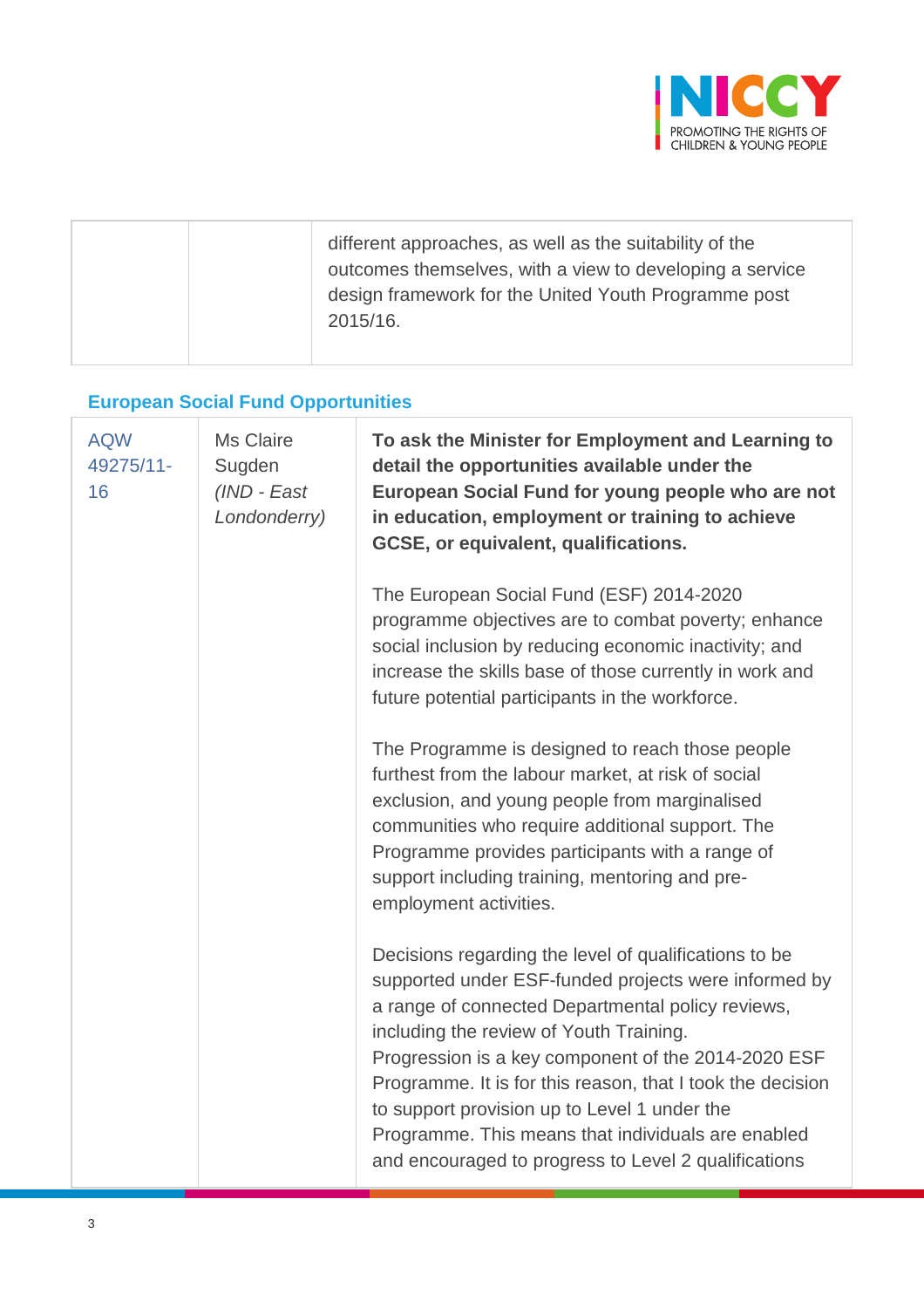

| and above through other Departmental provision such<br>as Further Education; Apprenticeships NI; or Steps to<br>Success.                                                                                                                    |
|---------------------------------------------------------------------------------------------------------------------------------------------------------------------------------------------------------------------------------------------|
| Account was also taken of the acute need to minimise<br>duplication between programmes funded by my<br>Department. This was particularly important within the<br>context of the current budget constraints being faced by<br>my Department. |

### **NEETS**

| <b>AQW</b><br>49212/11-<br>16 | Ms Claire<br>Sugden<br>(IND - East<br>Londonderry) | To ask the Minister for Employment and Learning (i)<br>to detail the current data sources which provide<br>information on young people who are not in<br>education, employment or training; (ii) to detail how<br>this data is disaggregated to identify and confirm<br>specific characteristics; and (iii) for his assessment<br>of the parameters of employment and training as<br>specific to this definition. |
|-------------------------------|----------------------------------------------------|-------------------------------------------------------------------------------------------------------------------------------------------------------------------------------------------------------------------------------------------------------------------------------------------------------------------------------------------------------------------------------------------------------------------|
|                               |                                                    | The main data sources which provide information on<br>young people who are not in employment, education or<br>training (NEET) are the Labour Force Survey and the<br>2011 census data. In addition, there are a number of<br>government surveys which, when pooled together, yield<br>information on young people who are employed,<br>unemployed or economically inactive.                                       |
|                               |                                                    | The Department of Education school census yields<br>information on young people in education, as does the<br>further education college database and the higher<br>education institution databases (higher education<br>information is provided by the Higher Education<br>Statistics Agency which comes to my officials for further<br>analysis).                                                                 |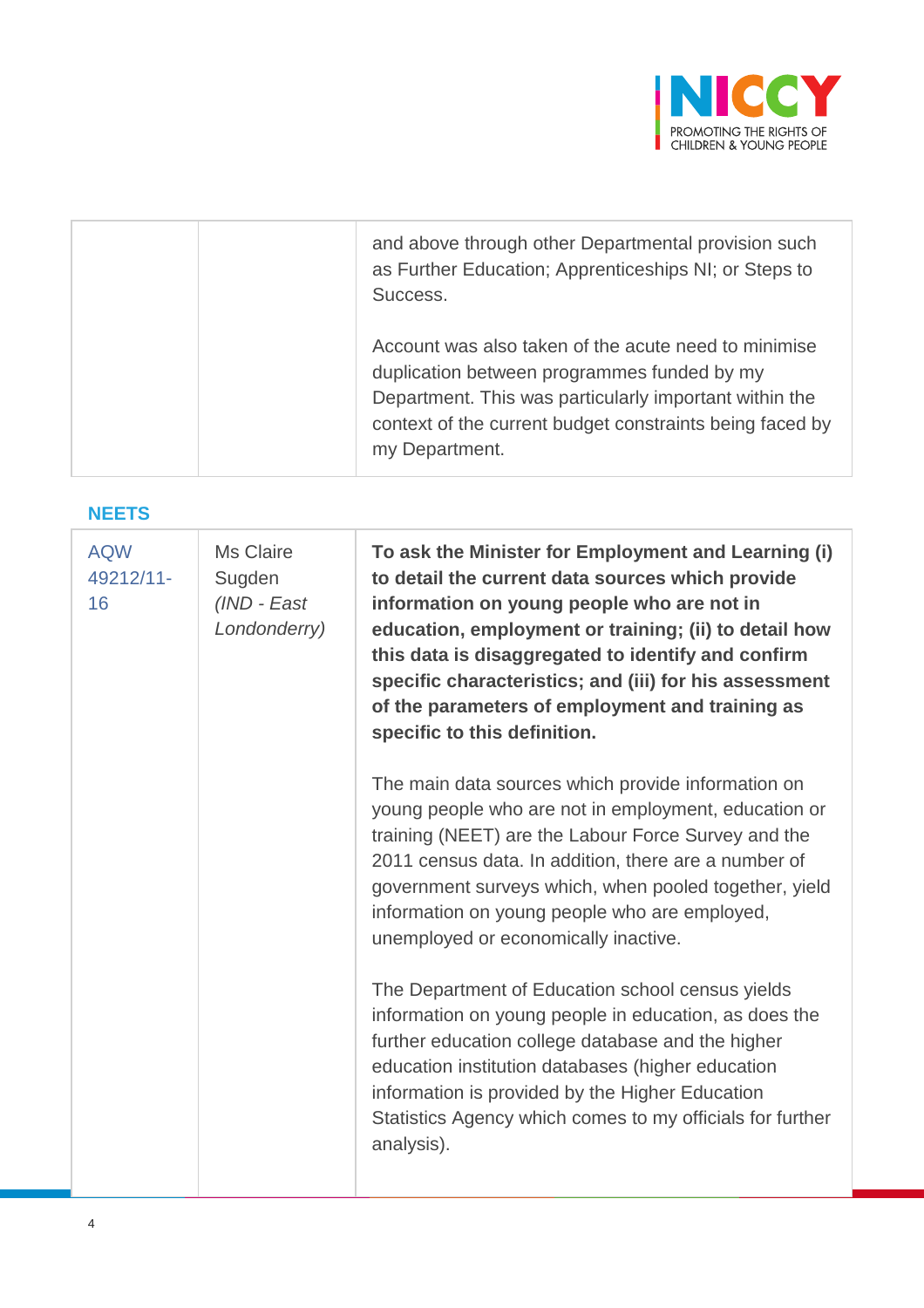

These data sources hold different types of information such as gender, age, subject studied, etc. This range of data allows these characteristics to be cross-referenced with each other. The census information contains much more detailed background information on the family structure and household characteristics in which the young person lives. The Labour Force Survey source only contains information on the gender of the individual and whether or not they are unemployed or economically inactive. However, the Labour Force Survey information is updated quarterly.

The definition of NEET used in these analyses is a UK definition and conforms to the International Labour Organisation definition of employment and unemployment. The DFP/NISRA Labour Market Statistical Bulletin for October to December 2013 (published 28/2/2014) provides the following definition of a young person as being NEET: "A person is defined as NEET if they are aged 16 to 24

and not in employment, education or training (full-time or part-time)."

Within the estimate, a person is considered to be in education or training (part-time or full-time) if they: are completing an apprenticeship;

are engaged on a Government employment or training programme;

are working or studying towards a qualification; have had job-related training or education in the last four weeks; or,

are enrolled on an education course and are still attending or waiting for term to (re)start.

Therefore, anybody aged 16 to 24 who is not in the above forms of education or training (part-time or fulltime) and who is not in employment, is considered to be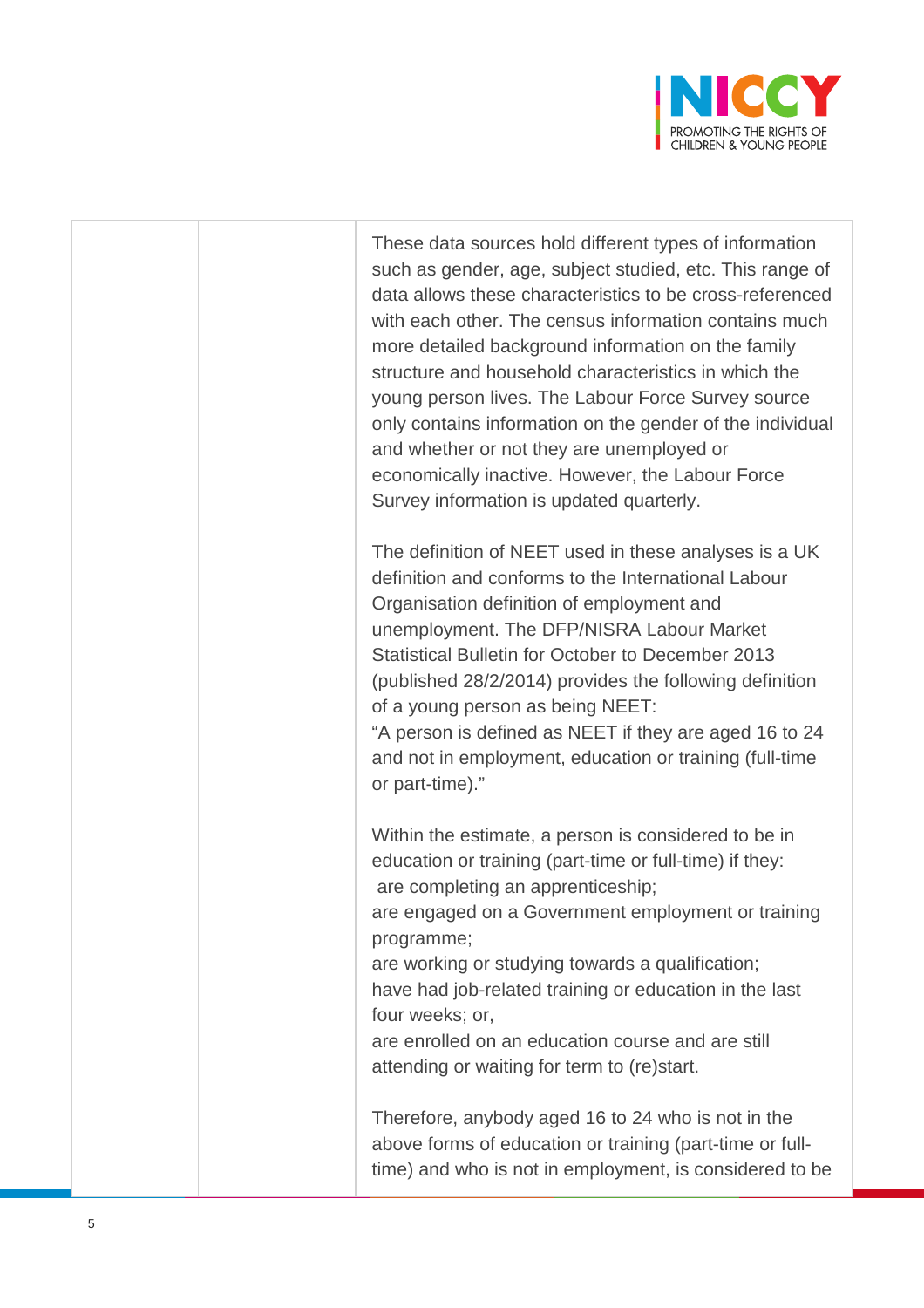

|  | NEET. The definition of "in employment", as<br>recommended by the International Labour Organisation<br>is anyone (aged 16 or over) who has done at least one<br>hour's paid work in the week prior to interview, or has a<br>job they are temporarily away from (e.g. on holiday).                                                                                                                                                                                                                                                                                                                                                                                                          |
|--|---------------------------------------------------------------------------------------------------------------------------------------------------------------------------------------------------------------------------------------------------------------------------------------------------------------------------------------------------------------------------------------------------------------------------------------------------------------------------------------------------------------------------------------------------------------------------------------------------------------------------------------------------------------------------------------------|
|  | Previous NEETs figures produced in relation to<br>Northern Ireland included those aged 16 to 24 who<br>were in part-time education. However, the Office of<br>National Statistics (ONS) first published quarterly<br>NEETs figures for the UK in May 2013, based on the<br>above definition. This was the first time Northern Ireland<br>NEETs figures had been published and in order to allow<br>comparisons with the UK regions, the official ONS<br>definition has been applied since then.<br>To enable the Northern Ireland Executive to compare its<br>performance with other jurisdictions in addressing the<br>NEET issue, there has to be consistency in the<br>definitions used. |
|  |                                                                                                                                                                                                                                                                                                                                                                                                                                                                                                                                                                                                                                                                                             |

## **Internet safety**

| <b>AQW</b><br>49697/11-<br>16 | Mr Sydney<br>Anderson<br>(DUP-<br>Upper | To ask the Minister of Education for his assessment of<br>the effectiveness of internet safety education in<br>schools.                                                                                                                                                                                        |
|-------------------------------|-----------------------------------------|----------------------------------------------------------------------------------------------------------------------------------------------------------------------------------------------------------------------------------------------------------------------------------------------------------------|
|                               | Bann)                                   | The cross-curricular skill of Using ICT plays a key role in<br>the statutory curriculum. It includes educating pupils about<br>internet safety and requires them to learn how to keep safe<br>and to display acceptable online behaviour.                                                                      |
|                               |                                         | In schools, the duty to safeguard and promote the welfare<br>of pupils is the responsibility of a school's Board of<br>Governors and, in the exercise of those duties, schools are<br>required to have in place policies on discipline, bullying and<br>the safe and effective use of the Internet and Digital |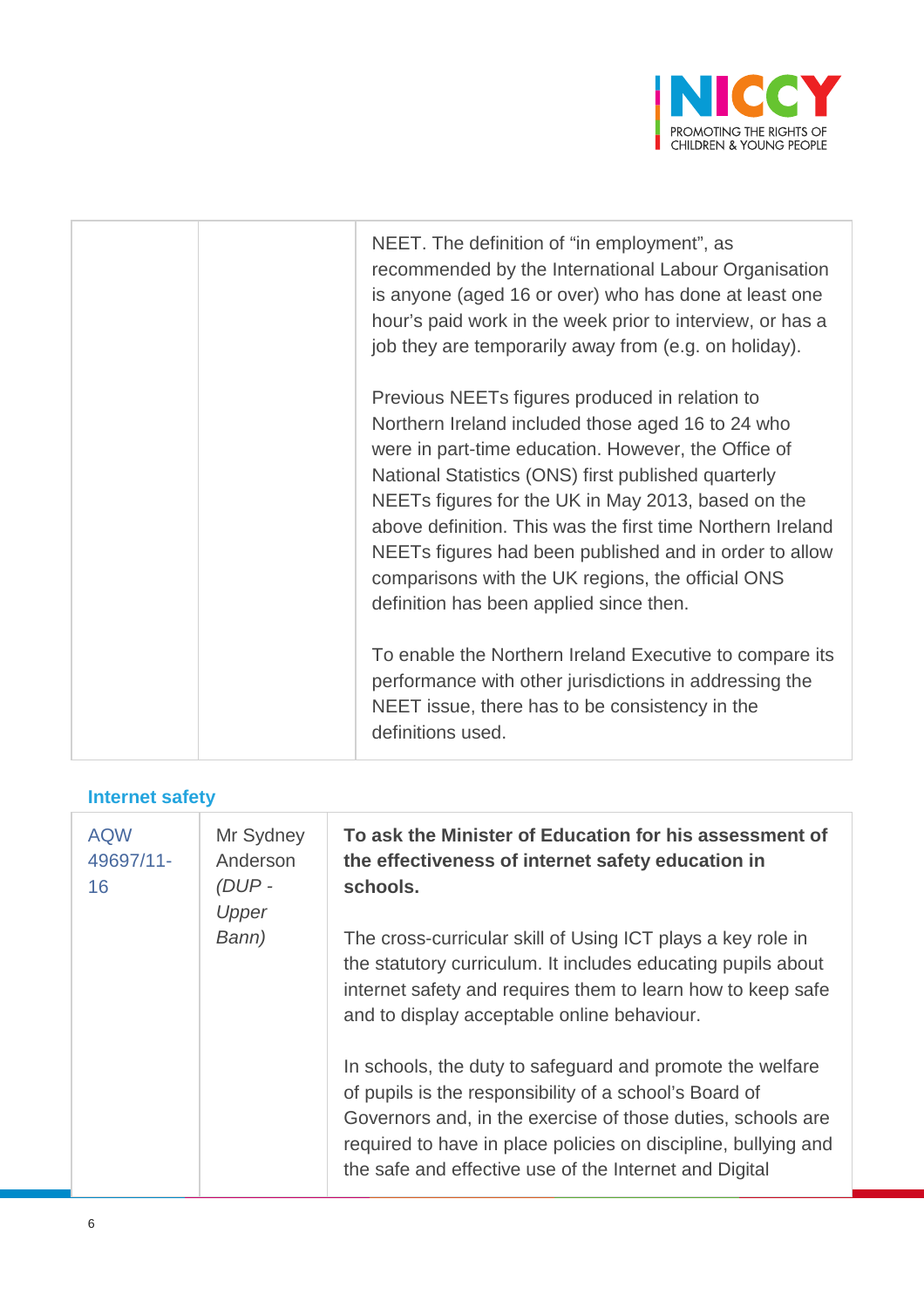

| technologies.                                                                                                                                                                                                                                                                                                      |
|--------------------------------------------------------------------------------------------------------------------------------------------------------------------------------------------------------------------------------------------------------------------------------------------------------------------|
| As with all areas of the curriculum, the specifics of what is<br>taught and how it taught in any subject area is a matter for<br>each teacher / school. Teachers and pupils are provided<br>with extensive advice and support on e-safety via the C2k<br>ICT managed service available to all grant-aided schools. |

## **Drug and alcohol awareness**

| <b>AQW</b><br>49695/11-<br>16 | Mr Sydney<br>Anderson<br>(DUP -<br>Upper<br>Bann) | To ask the Minister of Education to detail the level of<br>resources his Department has allocated to drug and<br>alcohol awareness education in each of the last five<br>academic years.                                                                                                                                                                                                      |
|-------------------------------|---------------------------------------------------|-----------------------------------------------------------------------------------------------------------------------------------------------------------------------------------------------------------------------------------------------------------------------------------------------------------------------------------------------------------------------------------------------|
|                               |                                                   | Legislation requires all schools to have in place a drugs<br>education policy and the statutory curriculum, which is<br>taught in all our grant-aided schools, provides opportunities<br>for pupils to learn about drugs and alcohol issues.                                                                                                                                                  |
|                               |                                                   | The Department has not allocated any resources<br>specifically for alcohol and drugs awareness education.<br>The Department's policy is to delegate as much funding<br>and decision-making as possible to schools which are best<br>placed to assess the needs of their pupils and it is up to<br>schools to determine how they use their budget to deliver<br>all aspects of the curriculum. |

| <b>Autism</b>                 |                                                |                                                                                                                                                                                                                     |
|-------------------------------|------------------------------------------------|---------------------------------------------------------------------------------------------------------------------------------------------------------------------------------------------------------------------|
| <b>AQW</b><br>49650/11-<br>16 | Mr<br>Fearghal<br><b>McKinney</b><br>$(SDLP -$ | To ask the Minister of Education what discussions has<br>he had with Parents' Education as Autism Therapists<br>Northern Ireland and Autism NI in relation to Special<br><b>Educational Needs assessment times.</b> |
|                               | South<br>Belfast)                              | To date I have had no discussions with either Parents'<br>Education as Autism Therapists or Autism NI in relation to                                                                                                |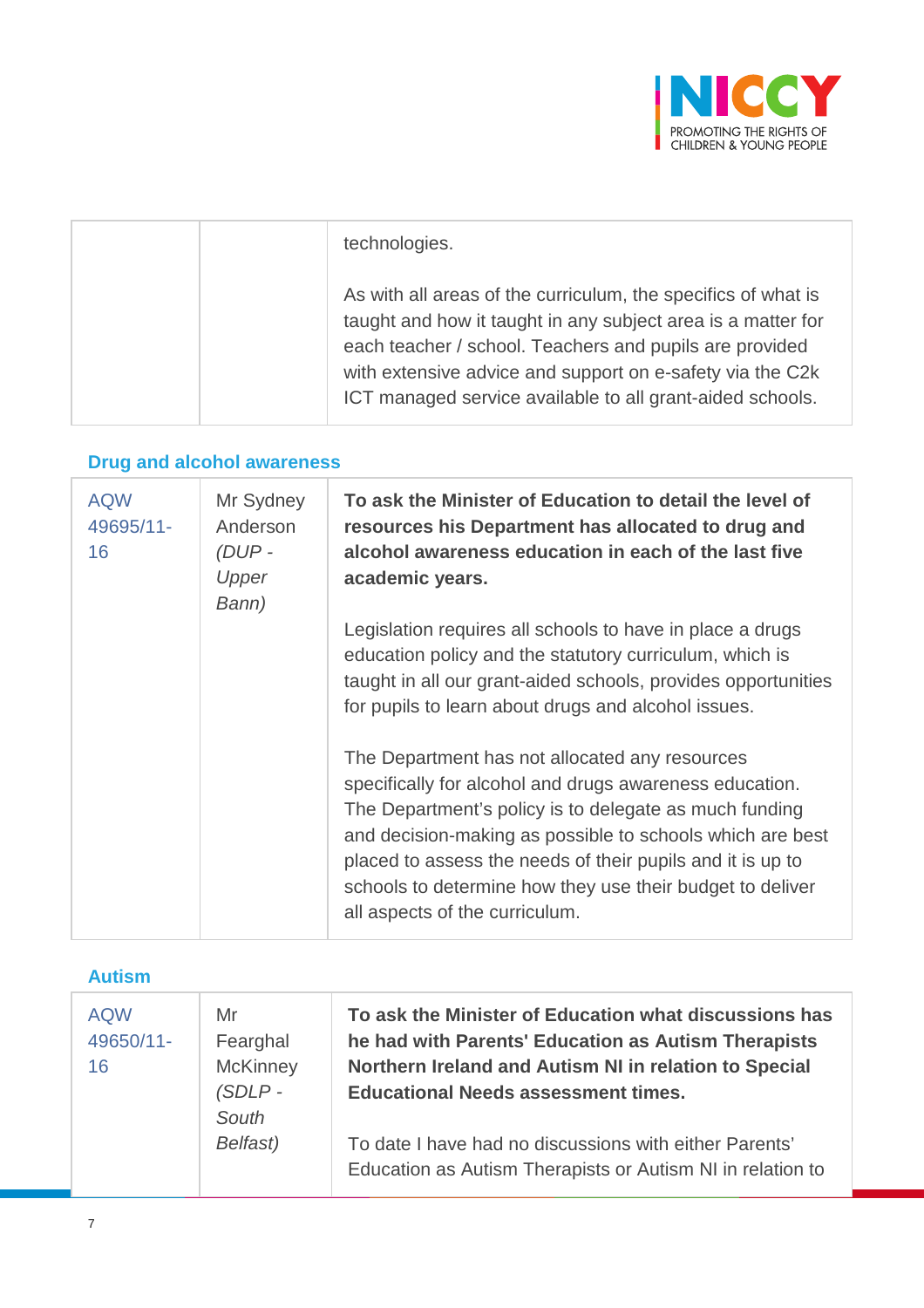

| special educational needs assessment times.                                                                                                                                                                                                                                                                                                                                                                                                                                                                                                                                                         |
|-----------------------------------------------------------------------------------------------------------------------------------------------------------------------------------------------------------------------------------------------------------------------------------------------------------------------------------------------------------------------------------------------------------------------------------------------------------------------------------------------------------------------------------------------------------------------------------------------------|
| However, during the Committee stage of the SEND Bill,<br>Autism NI has provided both written and oral evidence.<br>Autism NI and Parents' Education as Autism Therapists<br>also provided a response to the original consultation.                                                                                                                                                                                                                                                                                                                                                                  |
| My policy proposal on the issue of improving the<br>assessment time has been made clear, specifically for the<br>Education Authority to conclude its work in relation to the<br>creation of a final statement for a pupil in 20 weeks. At<br>present the requirement is for the statement to be finalised<br>in 26 weeks. This improvement in assessment time will be<br>given effect via regulations, but first we need to ensure the<br>SEN Bill is passed and then the Regulations will follow,<br>and these Regulations will include the reduced timescales.<br>It is a question of sequencing. |
| The associated Regulations and the revised Code of<br>Practice will also be subject to consultation. This will<br>provide a further opportunity for key stakeholders, such as<br>Autism NI and Parents' Education as Autism Therapists<br>Northern Ireland, to present their views.<br>I remain committed to ensuring that children have access<br>to an appropriate education that supports them to achieve<br>their full potential.                                                                                                                                                               |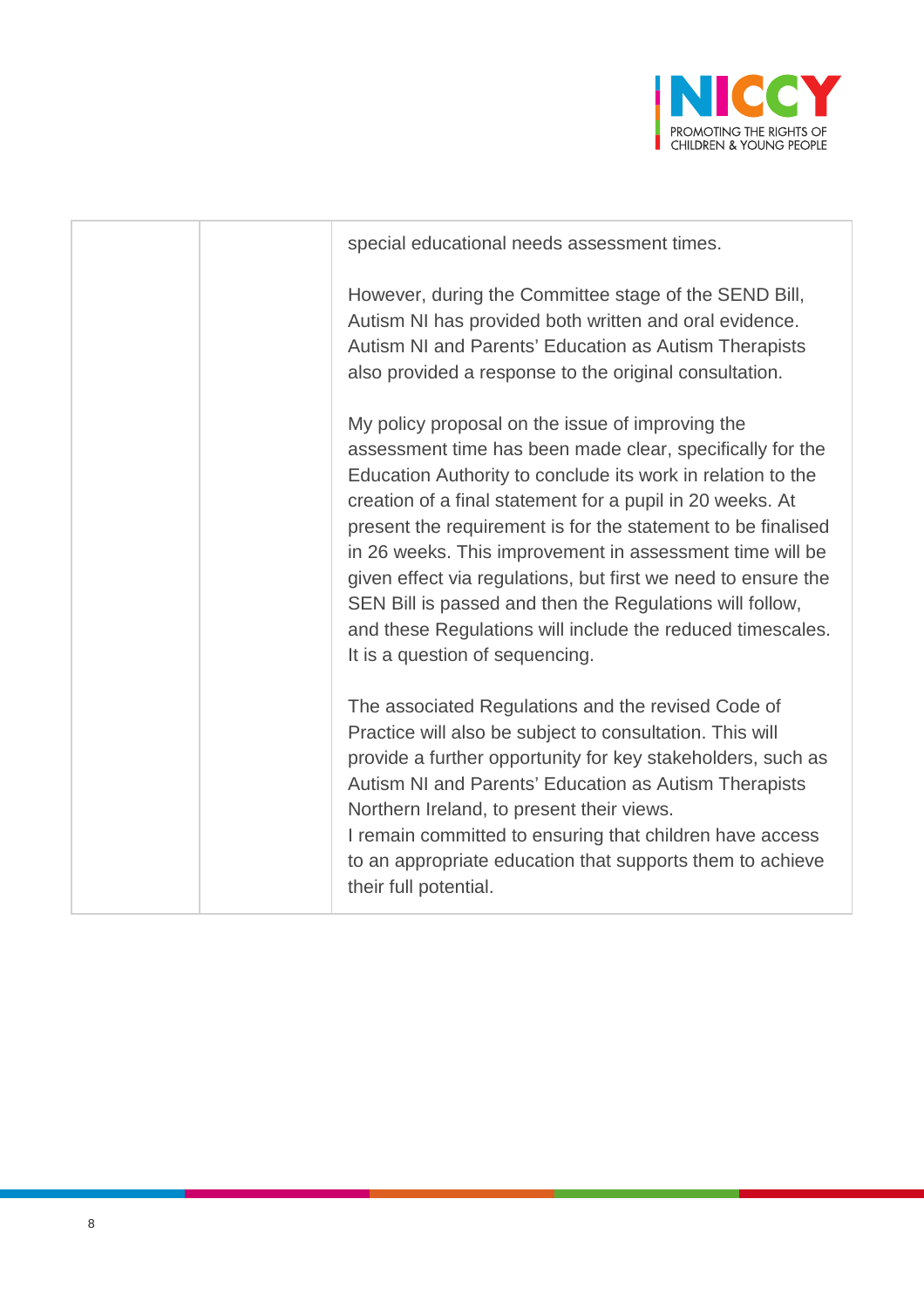

## **Unclaimed Free School Meals**

| <b>AQW</b><br>49591/11-<br>16 | Mr<br>Stephen<br>Moutray<br>(DUP-<br>Upper<br>Bann) | To ask the Minister of Education to outline the number of<br>pupils that did not claim free school meals in each of the<br>last four years.<br>The number of pupils that did not claim free school meals in<br>each of the last four years is as follows:<br>Table 1. Number of pupils entitled to but not availing of a<br>free school meal on the day of the School Meals Census;<br>2011/12 - 2014/15. |                                                                                                                                                                                                                                                                                                                                                               |         |         |         |
|-------------------------------|-----------------------------------------------------|-----------------------------------------------------------------------------------------------------------------------------------------------------------------------------------------------------------------------------------------------------------------------------------------------------------------------------------------------------------------------------------------------------------|---------------------------------------------------------------------------------------------------------------------------------------------------------------------------------------------------------------------------------------------------------------------------------------------------------------------------------------------------------------|---------|---------|---------|
|                               |                                                     |                                                                                                                                                                                                                                                                                                                                                                                                           | 2011/12                                                                                                                                                                                                                                                                                                                                                       | 2012/13 | 2013/14 | 2014/15 |
|                               |                                                     | <b>Pupils</b><br>entitled<br>to but<br>not<br>claiming<br>a free<br>school<br>meal<br>1,2                                                                                                                                                                                                                                                                                                                 | 15,512                                                                                                                                                                                                                                                                                                                                                        | 14,865  | 15,905  | 18,546  |
|                               |                                                     | <b>Entitlement source: School Census</b><br><b>Uptake source: School Meals Census</b><br>The number of pupils not claiming a free school meal is<br>calculated by subtracting the number of free school meals<br>taken on Census day (uptake) from the number of pupils<br>entitled to free school meals on the same day (entitlement).<br>Footnotes:                                                     |                                                                                                                                                                                                                                                                                                                                                               |         |         |         |
|                               |                                                     | included in the figures.                                                                                                                                                                                                                                                                                                                                                                                  | Special schools have been excluded from these figures as the<br>free school meal entitlement data for 2011/12 to 2013/14 in<br>special schools was not validated.<br>Pupils who are entitled to free school meals but who were<br>absent from school on Census day or pupils present in school<br>on Census day but not availing of a school midday break are |         |         |         |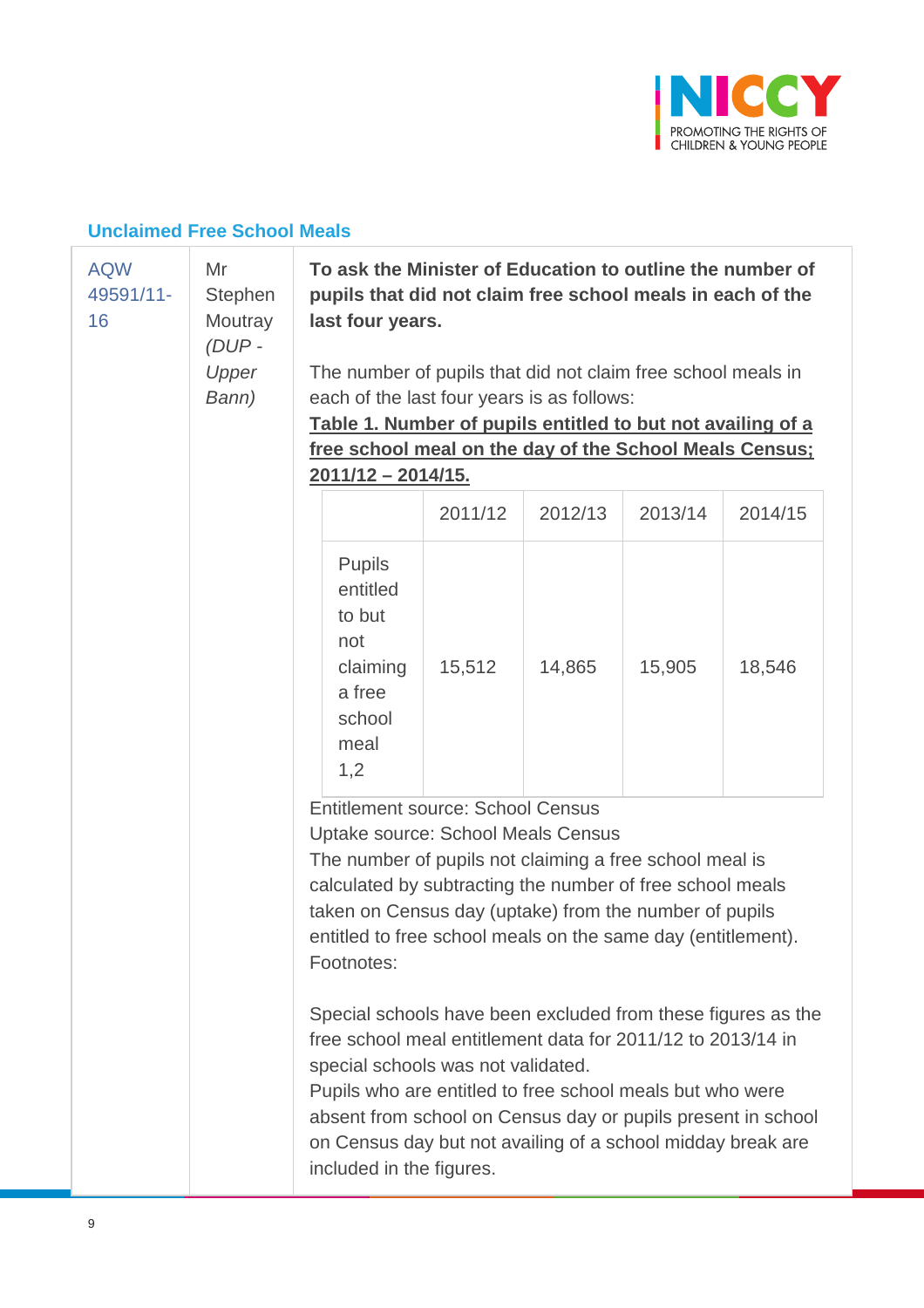

### **Free School Meals for all**

| <b>AQW</b><br>49517/11-<br>16 | Mr Michael<br><b>McGimpsey</b><br>(UUP - South<br>Belfast) | To ask the Minister of Education whether he has any<br>plans to introduce free school meals for all children<br>as a method for addressing educational<br>underachievement.                                                                                                                                                                                                                                                                                                                                            |
|-------------------------------|------------------------------------------------------------|------------------------------------------------------------------------------------------------------------------------------------------------------------------------------------------------------------------------------------------------------------------------------------------------------------------------------------------------------------------------------------------------------------------------------------------------------------------------------------------------------------------------|
|                               |                                                            | I have no plans to introduce free school meals (FSM) for<br>all children as a method for addressing educational<br>underachievement.                                                                                                                                                                                                                                                                                                                                                                                   |
|                               |                                                            | FSM are provided to ensure that those children most in<br>need have access to a nutritionally balanced meal<br>suitable as the main meal of the day. FSM entitlement is<br>used as a measure of social disadvantage and evidence<br>indicates that socioeconomic status has an impact upon<br>the overall attainment of school children. However,<br>evidence does not indicate that introducing FSM for all<br>children would be a cost effective or targeted approach to<br>addressing educational underachievement. |

### **Underachievement**

| <b>AQW</b><br>49513/11-<br>16 | Mr Michael<br><b>McGimpsey</b><br>(UUP - South<br>Belfast) | To ask the Minister of Education how his Department<br>plans to address the underachievement of local<br>children identified by the latest research published<br>by the Equality Commission; including (i) children in<br>care; (ii) children with disabilities: (iii) boys from a<br>protestant working class background; and (iv)<br>children from an ethnic minority background. |
|-------------------------------|------------------------------------------------------------|-------------------------------------------------------------------------------------------------------------------------------------------------------------------------------------------------------------------------------------------------------------------------------------------------------------------------------------------------------------------------------------|
|                               |                                                            | Tackling inequalities in education is an issue which I take<br>very seriously. Since coming to office I have been<br>determined to take action to break the link between social<br>disadvantage and educational underachievement<br>wherever it exists.<br>The policies and programmes I have in place are                                                                          |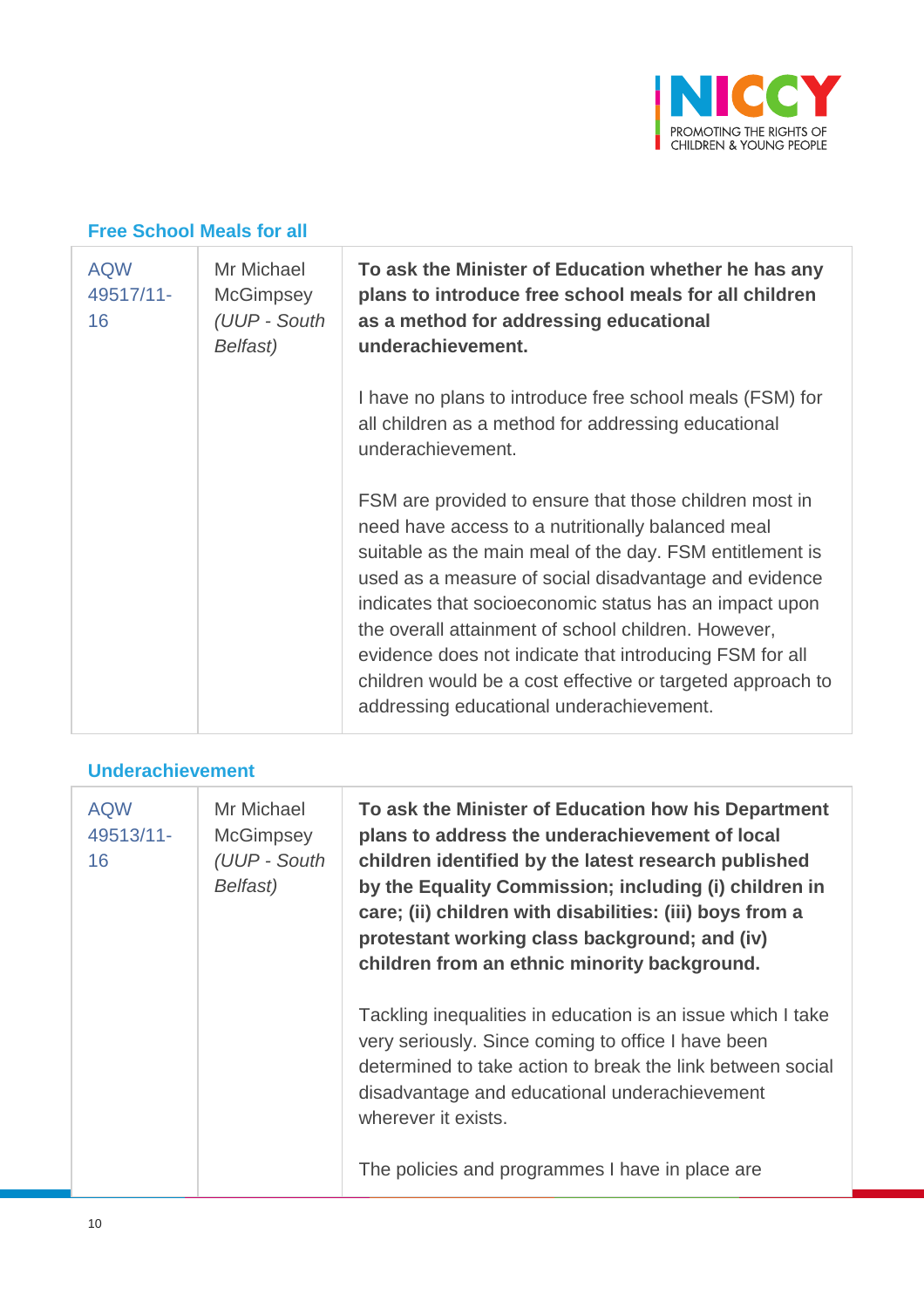

realising improvements for our young people at Key Stage, GCSE and A-level. However, significant challenges remain and I will continue to focus on improvement and equity. We have the correct policies such as 'Every School a Good School' and the 'Literacy and Numeracy Strategy' in place and these are being implemented with renewed vigour.

I have provided additional resources to schools serving those most at risk of underachieving, through the weighting of school funding, and through targeted programmes such as Extended Schools, and Nurture Units. The Delivering Social Change Literacy and Numeracy Signature Project delivered tailored interventions to 18,000 young people from disadvantaged backgrounds, and I am determined that the legacy of the project is not lost.

The revised SEN and Inclusion framework aims to remove or reduce the barriers to learning faced by children with SEN and will work alongside my other policies aimed at addressing barriers to learning. It represents a more equitable framework in which all children with SEN should be able to get the support they need, in a timely manner.

However, addressing these inequalities is a multi-faceted, societal issue and one the education authorities and schools cannot tackle on their own. It requires the support of parents, businesses, communities, community leaders and community representatives. Families have a key role, and that is the message behind my 'Education Works' campaign that highlights the vital role parents can play in helping their child do well at school and improve their life chances.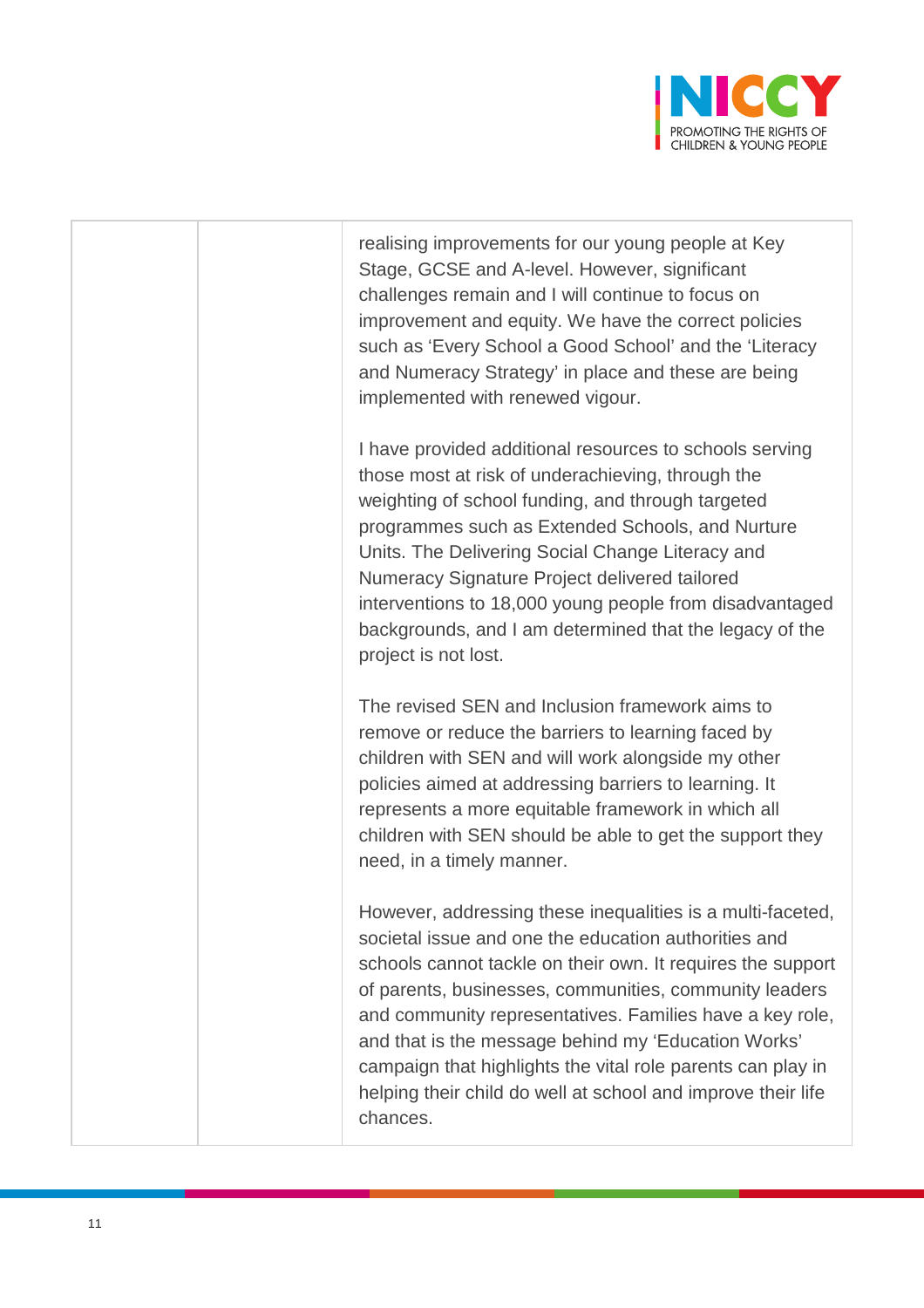

## **Keeping Safe**

| <b>AQW</b><br>49423/11-<br>16 | Mr Alex<br>Easton<br>$(DUP -$<br><b>North</b> | To ask the Minister of Education for his assessment of<br>how the Keeping Safe programme and Stranger Danger<br>will help keep children safe.                                                                                                                                                                                                                                                                                                                                              |
|-------------------------------|-----------------------------------------------|--------------------------------------------------------------------------------------------------------------------------------------------------------------------------------------------------------------------------------------------------------------------------------------------------------------------------------------------------------------------------------------------------------------------------------------------------------------------------------------------|
|                               | Down)                                         | My Department has commissioned NSPCC to develop and<br>implement the Preventative Education project entitled<br>"Keeping Safe" which has the safety of children at its core.<br>During the research phase of the project, significant gaps<br>were identified in children's knowledge, understanding and<br>ability to keep safe. This was particularly notable in relation to<br>children's role in domestic abuse and inappropriate physical<br>contact from someone known to the child. |
|                               |                                               | The ultimate aim of the project is therefore to ensure schools<br>are resourced and supported to engage effectively in teaching<br>'keeping safe' messages to children by ensuring that:<br>Teachers have the necessary skills to teach about sensitive<br>subjects, including child abuse, domestic violence and sexual<br>abuse;                                                                                                                                                         |
|                               |                                               | Teachers will be alert to pupils experiencing distress and<br>trained to respond appropriately;<br>Teachers will have access to a range of age appropriate and<br>evaluated resources to support the teaching of sensitive                                                                                                                                                                                                                                                                 |
|                               |                                               | subjects; and<br>The final report project, due in 2018, will therefore inform the<br>Department's strategic approach to the implementation of an<br>effective preventative curriculum across the primary sector.                                                                                                                                                                                                                                                                           |
|                               |                                               | The Council for Curriculum, Examinations and Assessment<br>(CCEA) has in place a number of resources that reference<br>stranger danger which are available for all teachers via the<br>curriculum website, www.nicurriculum.org.uk. However,<br>decisions on the specific content of their curriculum and the<br>resources or programmes they use to deliver the curriculum<br>are a matter for each school/teacher.                                                                       |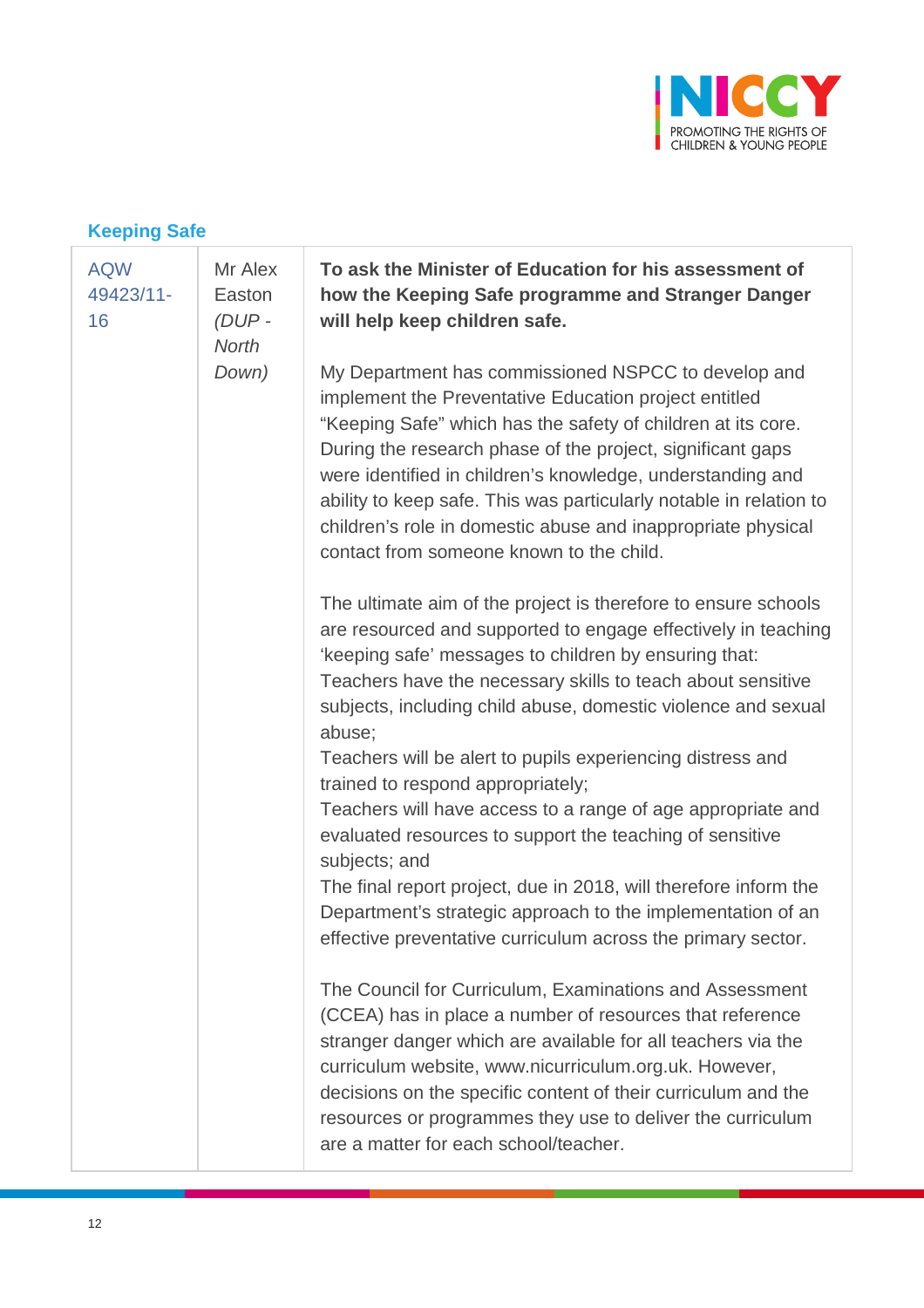

### **Integrated Education**

| <b>AQW</b><br>49414/11-<br>16 | Mr<br><b>Steven</b><br>Agnew<br>$(GPNI -$<br><b>North</b> | To ask the Minister of Education whether a Grant<br><b>Maintained Integrated School and a Controlled Integrated</b><br>school that work together be funded by the Shared<br><b>Education Programme.</b>                                                                                                                                                                                                                                                                                                                                                                                                    |
|-------------------------------|-----------------------------------------------------------|------------------------------------------------------------------------------------------------------------------------------------------------------------------------------------------------------------------------------------------------------------------------------------------------------------------------------------------------------------------------------------------------------------------------------------------------------------------------------------------------------------------------------------------------------------------------------------------------------------|
|                               | Down)                                                     | Two integrated schools sharing are unlikely to meet the<br>criteria of schools from different sectors, but each application<br>will be judged on its merits. Such an application would have<br>to demonstrate what the additional educational and<br>reconciliation benefits would be to both of the partnering<br>schools. This information was provided in response to your<br>previous question AQW 44568/11-15 in April 2015.<br>See www.sepni.gov.uk for application guidance and details,<br>which was provided in the response to your previous<br>questions (AQW 42863/11-15 and AQW 48748/11-15). |

| <b>AQW</b><br>Mr<br>49365/11-<br><b>Steven</b><br>16<br>Agnew<br>$(GPNI -$<br><b>North</b><br>Down) |  | To ask the Minister of Education to detail (i) the number of<br>applications to integrated schools; and (ii) how many of<br>those applications were turned down due to over<br>subscription, in each of the last five years.<br>The numbers of first preference applications to Primary and<br>Post-Primary Integrated schools over the last five years are<br>listed in the tables below, alongside the number of approved<br>places.<br><b>Primary Integrated School Statistics</b> |                                                            |                                                          |  |
|-----------------------------------------------------------------------------------------------------|--|---------------------------------------------------------------------------------------------------------------------------------------------------------------------------------------------------------------------------------------------------------------------------------------------------------------------------------------------------------------------------------------------------------------------------------------------------------------------------------------|------------------------------------------------------------|----------------------------------------------------------|--|
|                                                                                                     |  | <b>School</b><br>Year                                                                                                                                                                                                                                                                                                                                                                                                                                                                 | <b>Total number of</b><br>approved<br>admissions<br>places | <b>Total number of</b><br>1st preference<br>applications |  |
|                                                                                                     |  | 2015/16                                                                                                                                                                                                                                                                                                                                                                                                                                                                               | 1584                                                       | 1458                                                     |  |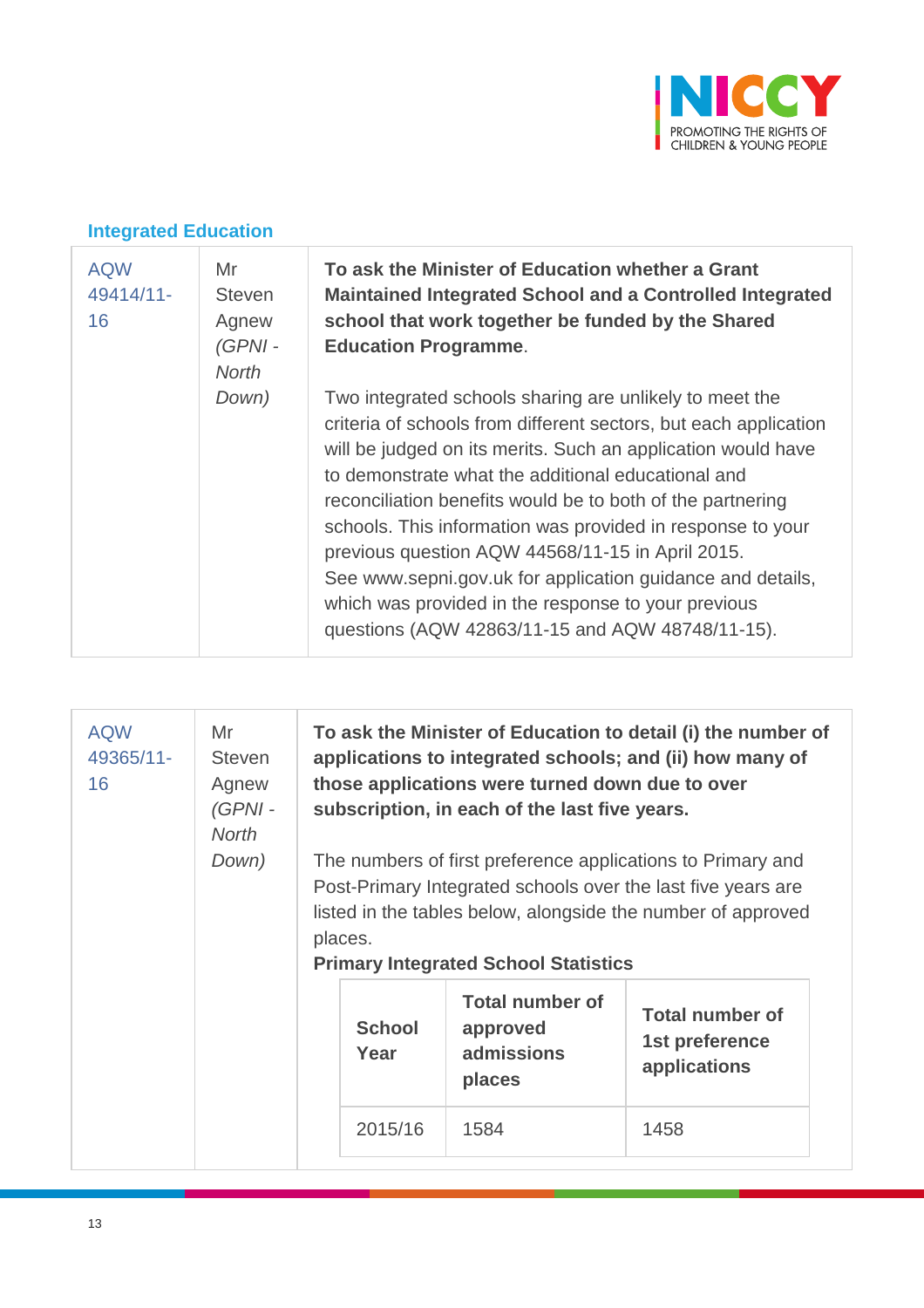

|                                                                                                                                                                                                                                                                                                        | 2014/15        | 1573                                                       | 1514                                                     |
|--------------------------------------------------------------------------------------------------------------------------------------------------------------------------------------------------------------------------------------------------------------------------------------------------------|----------------|------------------------------------------------------------|----------------------------------------------------------|
|                                                                                                                                                                                                                                                                                                        | 2013/14        | 1485                                                       | 1416                                                     |
|                                                                                                                                                                                                                                                                                                        | 2012/13        | 1544                                                       | 1375                                                     |
|                                                                                                                                                                                                                                                                                                        | 2011/12        | 1455                                                       | 1333                                                     |
|                                                                                                                                                                                                                                                                                                        |                | <b>Post-Primary Integrated School Statistics</b>           |                                                          |
|                                                                                                                                                                                                                                                                                                        | School<br>Year | <b>Total number of</b><br>approved<br>admissions<br>places | <b>Total number of</b><br>1st preference<br>applications |
|                                                                                                                                                                                                                                                                                                        | 2015/16        | 2131                                                       | 1953                                                     |
|                                                                                                                                                                                                                                                                                                        | 2014/15        | 2151                                                       | 1904                                                     |
|                                                                                                                                                                                                                                                                                                        | 2013/14        | 2116                                                       | 1768                                                     |
|                                                                                                                                                                                                                                                                                                        | 2012/13        | 2096                                                       | 1717                                                     |
|                                                                                                                                                                                                                                                                                                        | 2011/12        | 2096                                                       | 1840                                                     |
| Information on the number of applications that were turned<br>down is not held in a format that would be easily accessible.<br>Such information could only be compiled at a disproportionate<br>cost.<br>Information on first preference applications has been provided<br>by the Education Authority. |                |                                                            |                                                          |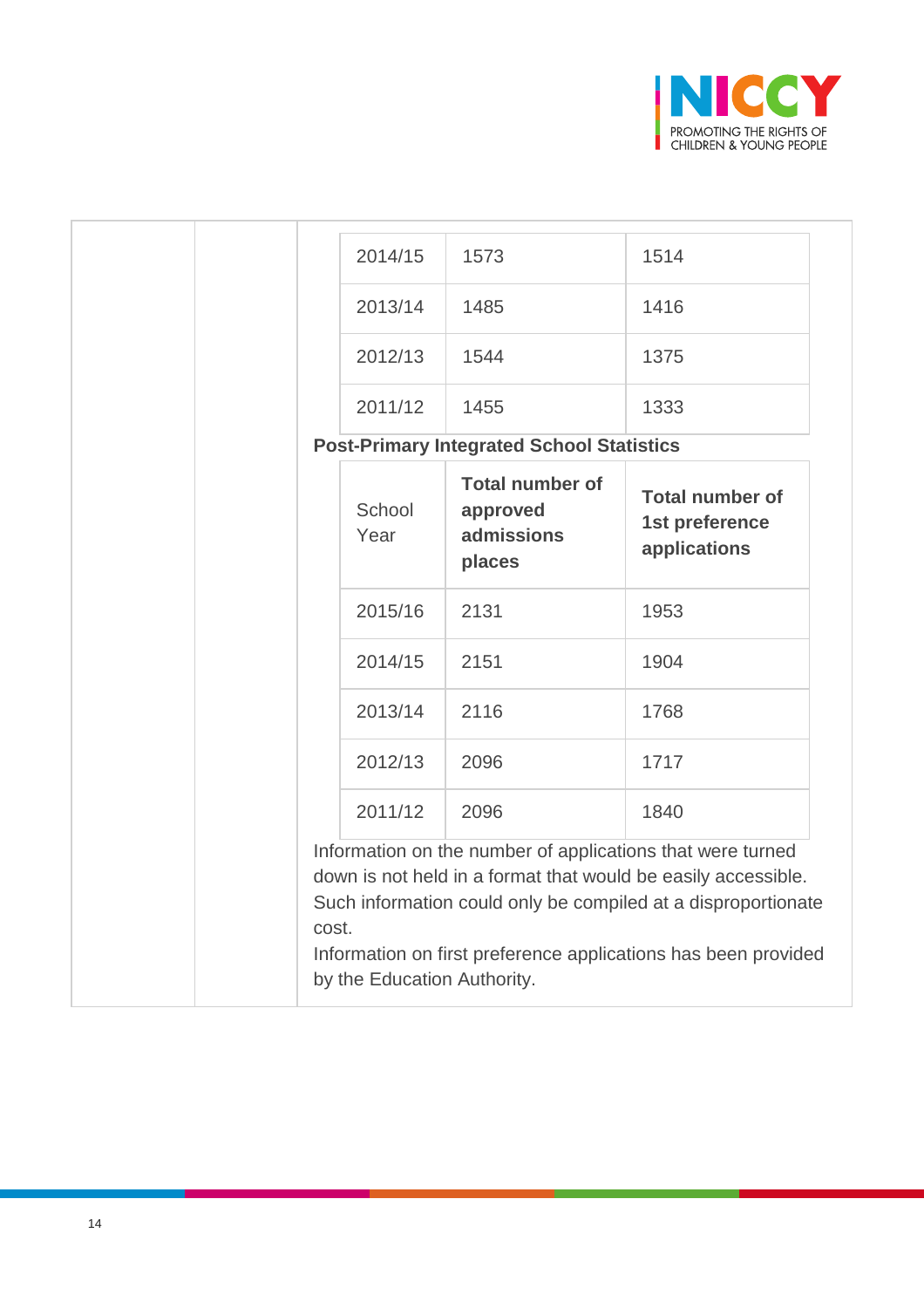

### **Sure Start**

| <b>AQW</b><br>49255/11-<br>16 | Mr Phil<br>Flanagan<br>$(SF -$<br>Fermanagh | To ask the Minister of Education what consideration<br>he has given to the universal provision of Sure Start<br>for children under 4 years old.                                                                                                                                                                                                                                                                                                                                                                                                                                                   |
|-------------------------------|---------------------------------------------|---------------------------------------------------------------------------------------------------------------------------------------------------------------------------------------------------------------------------------------------------------------------------------------------------------------------------------------------------------------------------------------------------------------------------------------------------------------------------------------------------------------------------------------------------------------------------------------------------|
|                               | and South<br>Tyrone)                        | The final report on the Independent Review of Sure<br>Start has been issued to all key stakeholders and<br>published on the DE website. I have considered the<br>report and provided direction to my officials regarding<br>implementation of the findings. An Implementation<br>Group, consisting of DE representatives and Childcare<br>Partnership Managers was established in August 2015<br>to take forward the Review recommendations, in<br>conjunction with relevant stakeholders with a target<br>implementation date of March 2016.                                                     |
|                               |                                             | Supporting Early Years education is a key priority<br>because of the evidence that children benefit most from<br>school if they have been supported to learn and engage<br>with the world around them from birth. It is recognised<br>that early intervention for children living in<br>disadvantaged areas can have a significant impact.<br>The Sure Start Programme is targeted towards children<br>in the 20% most deprived areas, and I have been able<br>to expand these services into the 25% most deprived<br>areas, significantly increasing the annual funding to<br>around £25million. |
|                               |                                             | In times of constrained finances it is increasingly<br>important to ensure that money is spent on activities<br>which are helping to secure improved well-being and<br>developmental outcomes for children and families in the<br>most disadvantaged areas. While funding is not<br>available to provide universal provision, findings from<br>the independent review of Sure Start, together with<br>existing research, provide reassurance that our<br>targeting of available resource in areas of highest                                                                                      |